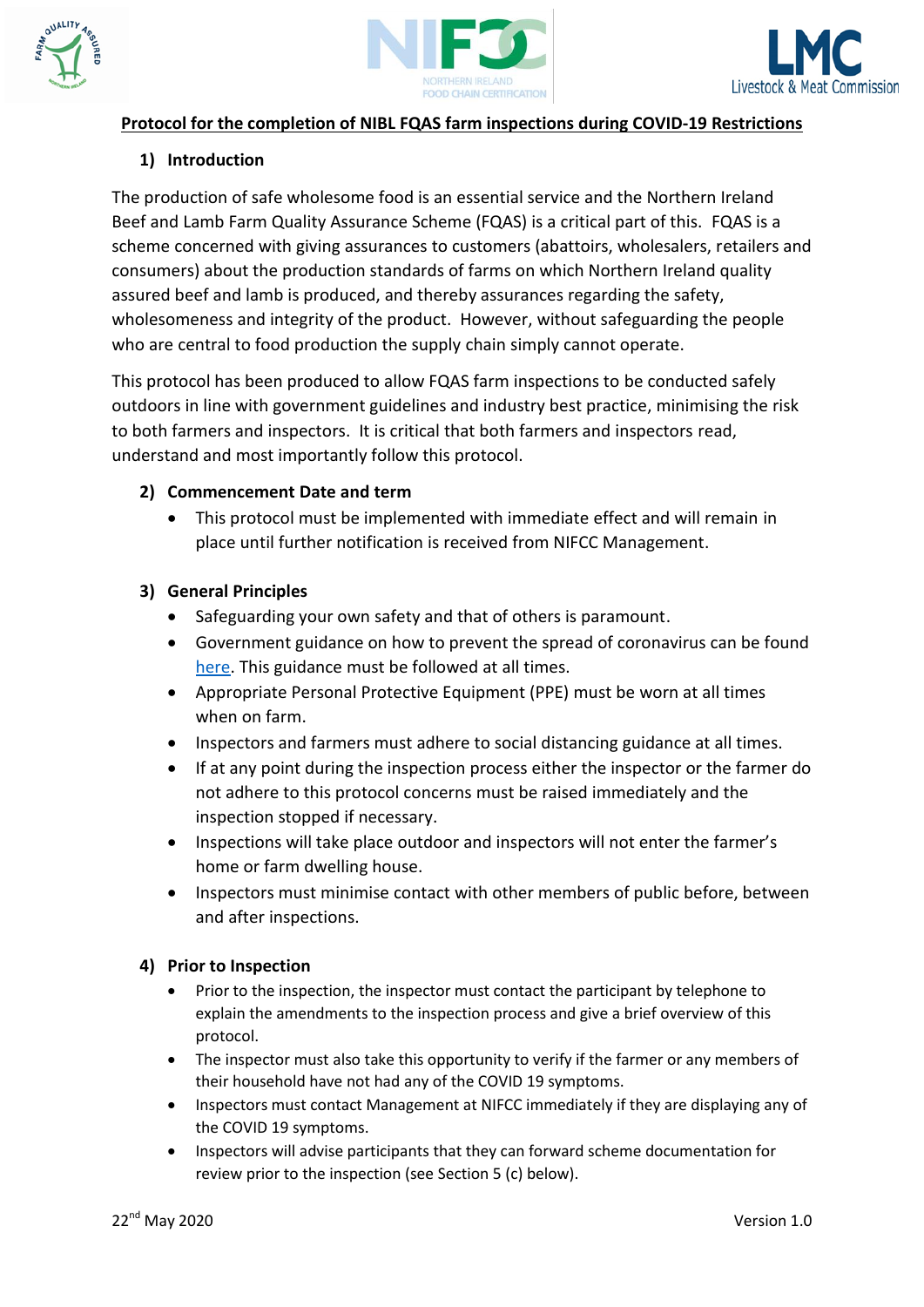





## **5) Farm Inspection**

### **a) On Arrival**

- The inspector must telephone the participant confirming that they have arrived on farm and reassert the importance of social distancing and ask the participant to meet at an agreed location.
- Inspectors will be issued with disposable gloves, face masks and hand sanitiser. Upon arrival to the farm and prior to exiting the vehicle, the inspector must put on a face mask and gloves. The inspector must then put on the rest of their protective equipment in the usual manner (coat, boots and waterproof leggings).

### **b) Farm Inspection**

- **This must only involve the inspector and one representative from the farm business.**  Children, spouses etc. must not be in the vicinity of the farm inspection.
- Inspectors must not enter dwelling houses or any buildings not essential to the farm inspection process.
- Inspectors must maintain a minimum distance of 2 meters between themselves and the farm representative at all times. Consideration may need to be given to the inspection of certain areas, for example if the medicine cabinet is in a small tool shed, the Inspector may request the farmer to unlock the cabinet and exit the shed prior to inspecting the cabinet and its contents.
- Avoid touching surfaces unless absolutely necessary.

### **c) Review of Documentation**

 In normal circumstances the paperwork part of the inspection is usually carried out in the farmer's dwelling house or a farm office, neither option is permitted at present.

### **Option 1**

 The farmer will be asked to bring all documentation to an appropriate point, for example: a work bench in the machinery shed, the inspector would then carry out a review of the documentation in the usual manner and with the farmer maintaining a 2 meter distance (minimum) – explain any non-conformances arising. If farm records are stored online or on a home computer a screenshot or copy of the records must be printed and presented to the inspector on the day of the inspection.

### **Option 2**

 The farmer will be asked to forward the documents to the inspector's NIFCC email prior to the inspection – the review of the documentation would take place during the inspection and the inspector may need to verify some points during the inspection process. For example, if anaesthetic has not been recorded in the veterinary medicine book, is this because the farmer has omitted to record it or because no disbudding has been carried out. If farm records are stored online or on a home computer a screenshot or copy of the records must be emailed to the inspector in advance of the inspection.